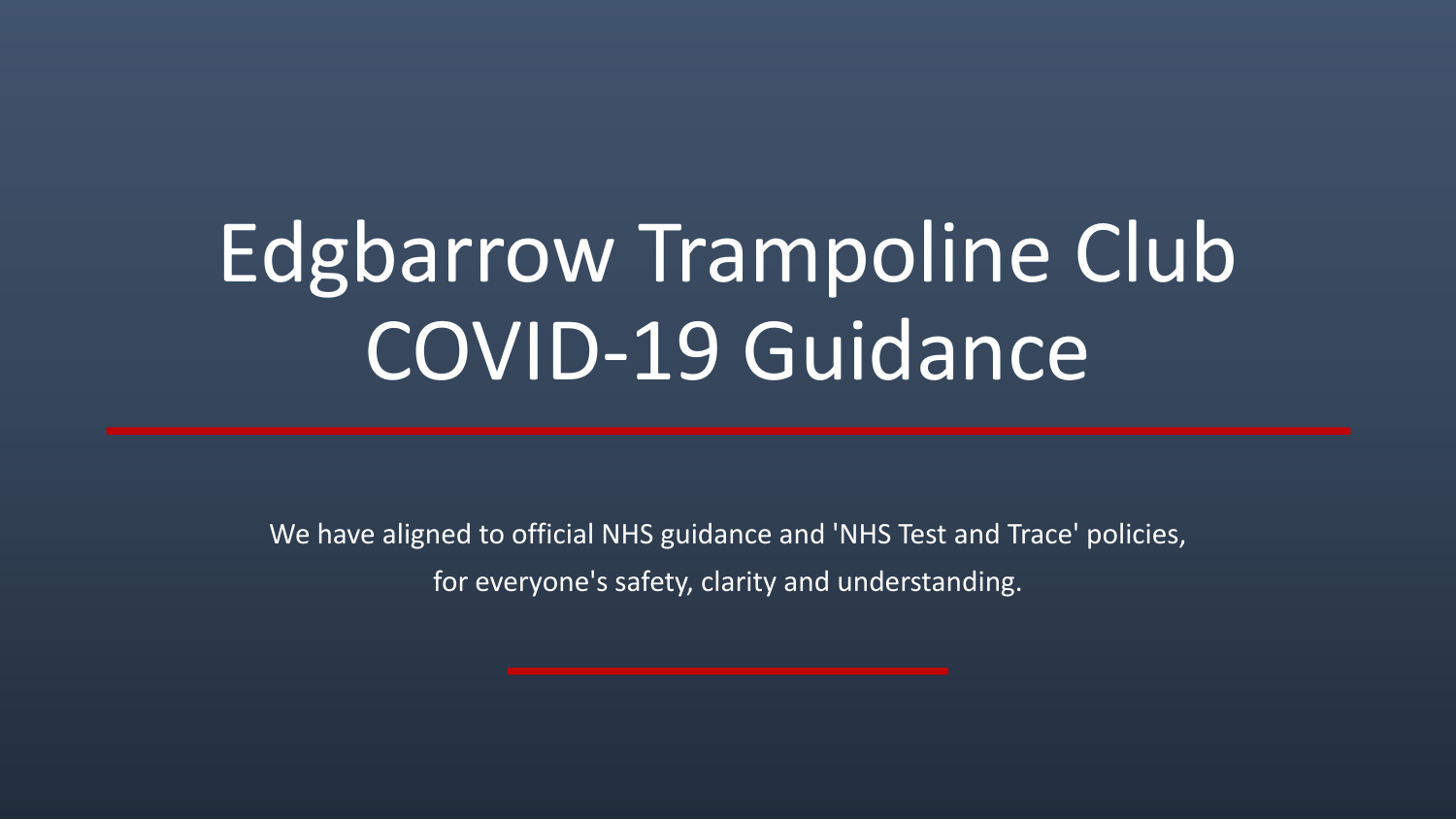## If you develop COVID-19 symptoms

| While you are at club                    | While you are at home             |  |
|------------------------------------------|-----------------------------------|--|
| Immediately self-isolate in reception    | Inform club of suspected symptoms |  |
| Get sent home / Parent called to collect |                                   |  |
| Then                                     |                                   |  |
| Self-isolate at home, do not attend club |                                   |  |
| Get yourself tested                      |                                   |  |
| Inform club of the test result           |                                   |  |
| Positive test result                     | Negative test result              |  |
| Self-isolate for at least 10 days        |                                   |  |
| $ $ Then                                 |                                   |  |
| Ensure you are feeling well              |                                   |  |
| Return to club                           |                                   |  |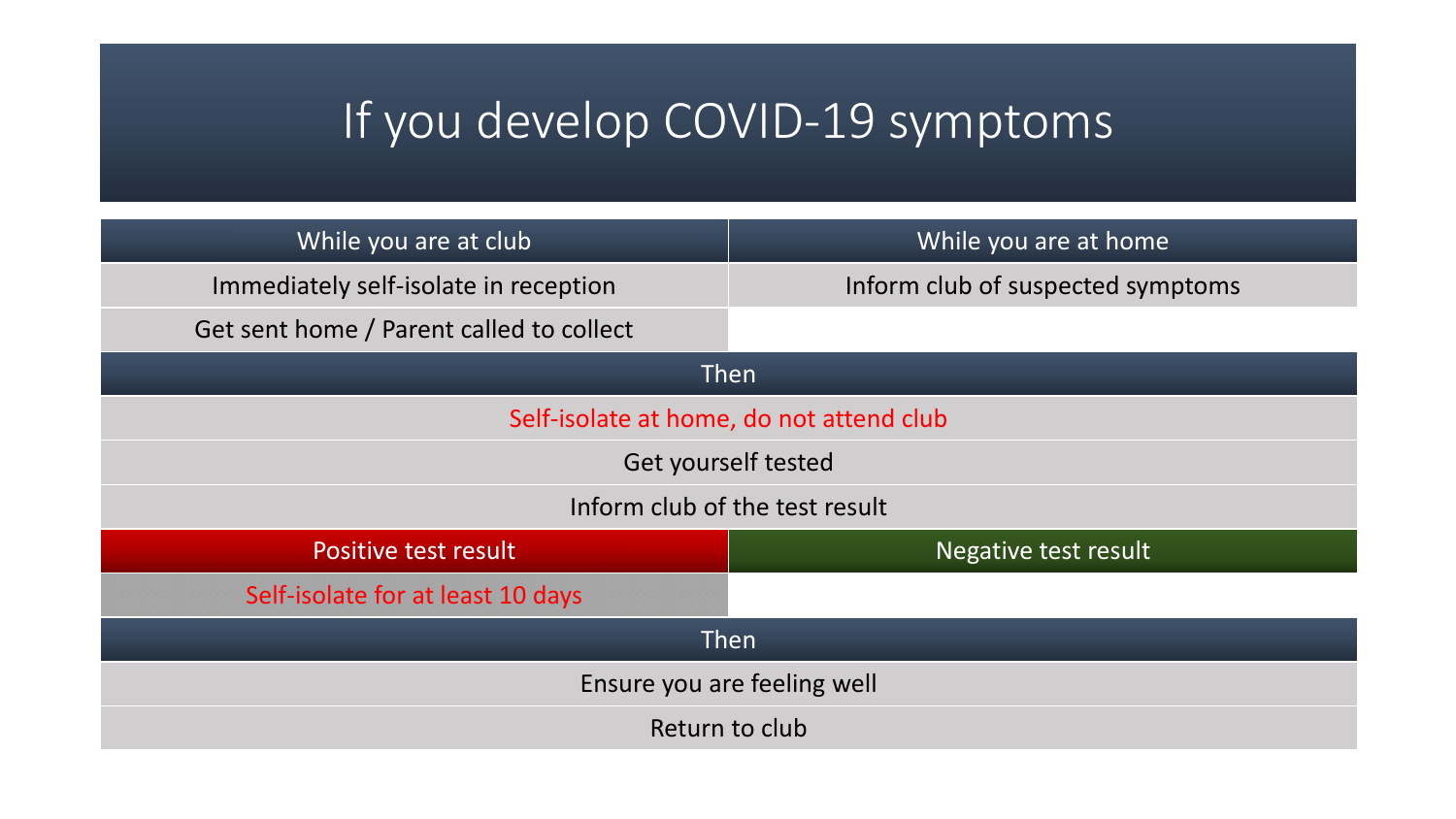### If someone in your household develops COVID-19 symptoms

| <b>Then</b>                                           |                             |
|-------------------------------------------------------|-----------------------------|
| Self-isolate at home, do not attend club              |                             |
| Remain isolated for 14 days                           |                             |
| Monitor yourself for COVID-19 symptoms                |                             |
| Yes - I developed symptoms                            | $No - I$ am symptom free    |
| Refer to slide 1 - "If you develop COVID-19 symptoms" | Ensure you are feeling well |
|                                                       | Return to club              |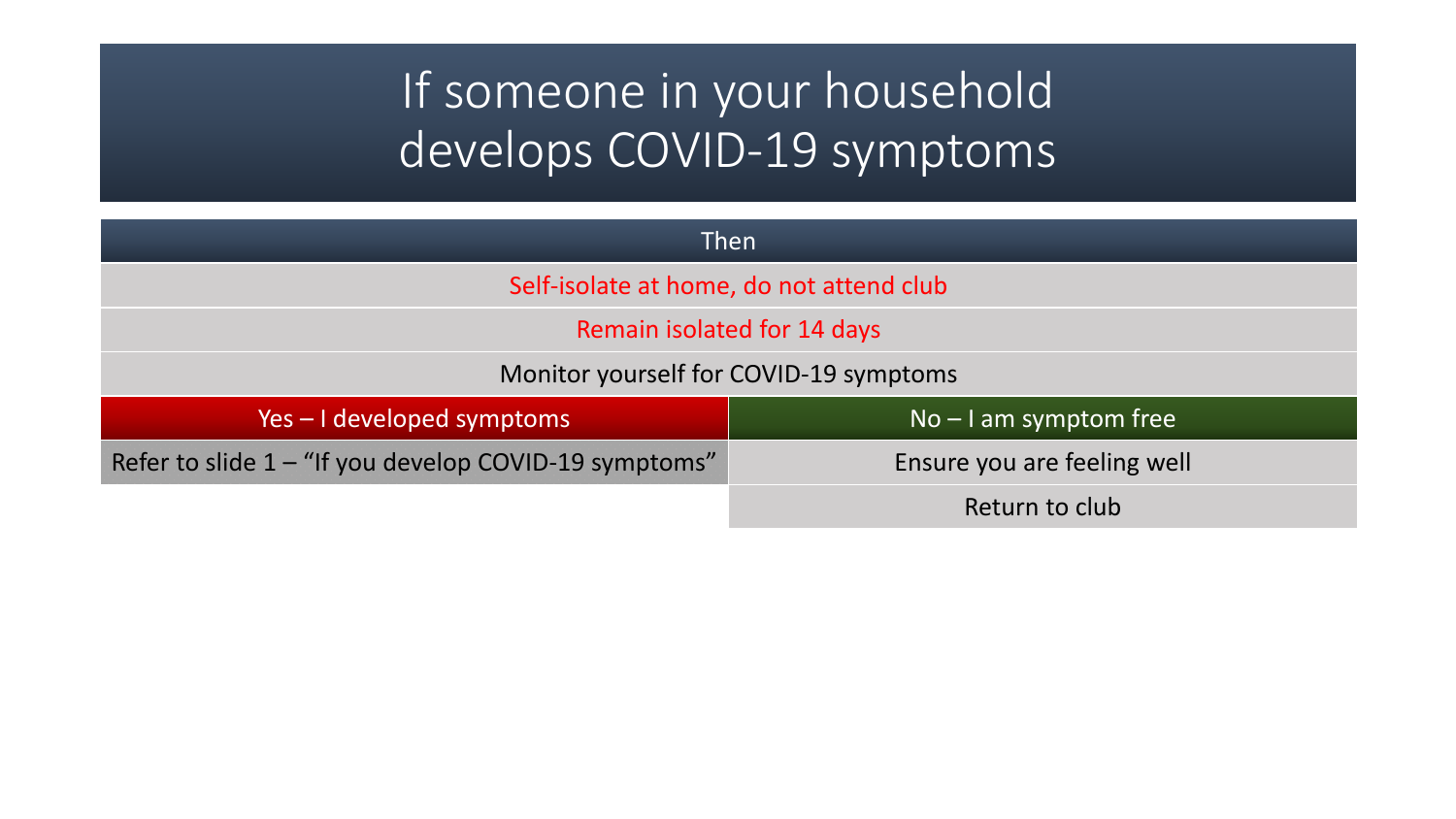#### If someone in your training bubble has tested positive

Club will inform all bubble members that have trained with the Individual, up to 48h prior to their symptoms developing

| If Informed, Then                                     |                             |  |
|-------------------------------------------------------|-----------------------------|--|
| Self-isolate at home, do not attend club              |                             |  |
| Remain isolated for 14 days                           |                             |  |
| Monitor yourself for symptoms                         |                             |  |
| Yes – I developed symptoms                            | $No - I$ am symptom free    |  |
| Refer to slide 1 – "If you develop COVID-19 symptoms" | Ensure you are feeling well |  |
|                                                       | Return to club              |  |